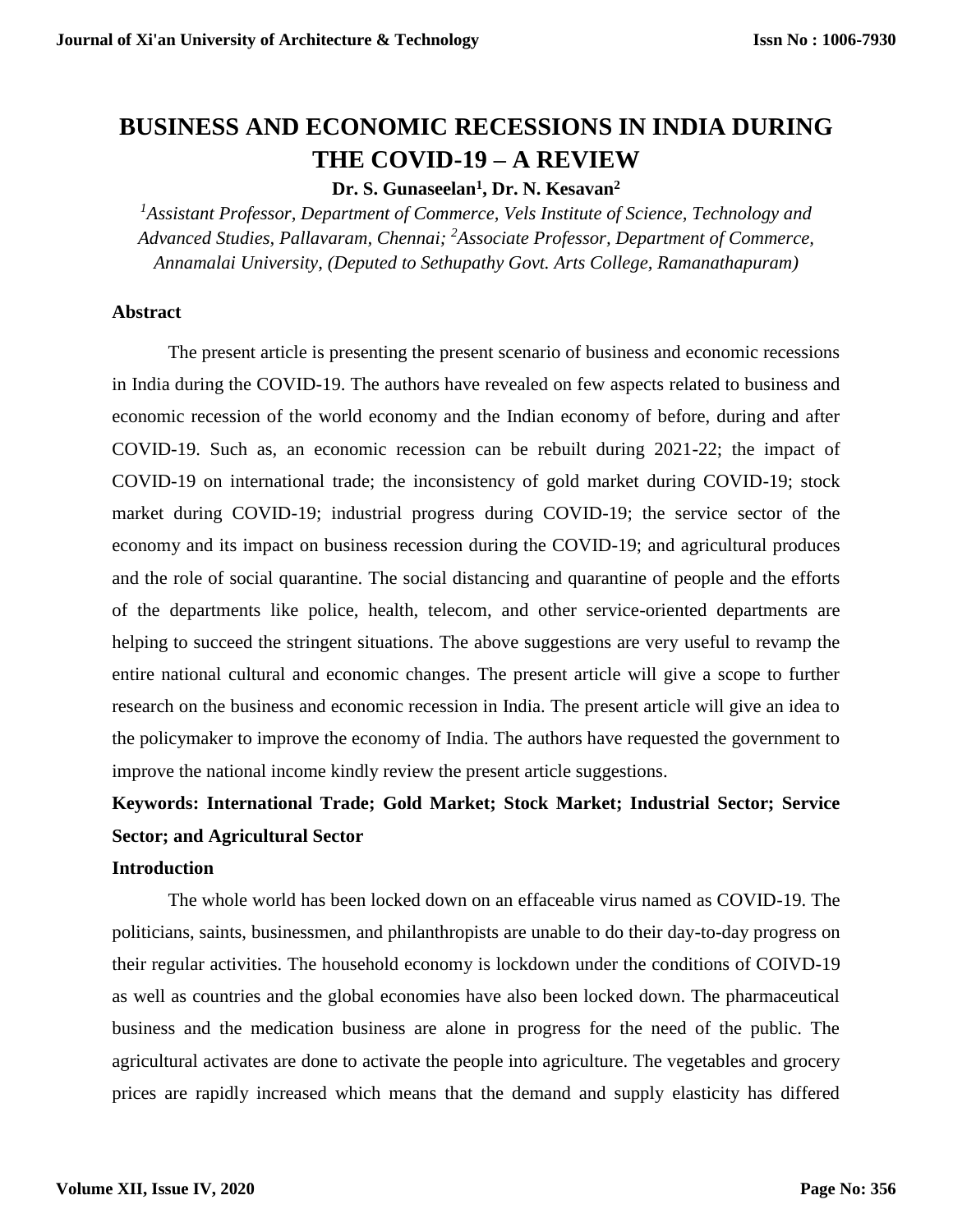irrational conditions during the COVID-19 environment. The exports and imports of the countries are not dealt with with their regular balances of demand and supply. The transports of goods and the consumption of edible goods are also irrational. The result is, the prices of the goods are increased. The stock markets' indexes are not inconsistent levels. Its volatility is in different ends of negative and positive. The loss of derivatives of the corporate in India has increased day-by-day. The investors are met huge losses due to the COVID-19 conditions. The economy still is in its persisting conditions through only the service sector. The people are expecting the service sector operations to be continued as now provided except for public transport. The telecommunication, banking, electricity, public distribution system, and petroleum products are essentials to living under lockdown situations. The local vendors are highly affected due to the lockdown. The total economy of the country (India) is affected. The economic and business recessions have existed during the COVID-19 is an unhide truth and environment.

#### **Business and Economic Recession of the world economy**

A global recession is likely if COVID-19 becomes a pandemic, and the odds of that are uncomfortably high and rising with infections surging in Italy and Korea. The coronavirus has been a body blow to the Chinese economy, which now threatens to take out the entire global economy. The US economy is more insulated from the impact of the virus, but it is not immune, and it too would likely suffer a downturn in this scenario. The outbreak remains contained to China and largely plays out by the spring. The assumption that the virus will be contained to China appears increasingly tenuous, and the odds of a pandemic are rising. The article mentioned that the US agencies replicated that they previously put the odds of a pandemic at 20 per cent but now put them at 40 per cent. A pandemic will result in global and US recessions during the first half of this year. The note has painted a dire scenario if the coronavirus becomes a pandemic. COVID-19 is battering the global economy in numerous ways. Chinese business travel and tourism has all but stopped, global airlines are not going to China and cruise lines are canceling most Asia-Pacific itineraries. This is a huge problem for major travel destinations, including in the US, where some 3 million Chinese tourists visit each year. Chinese tourists to the US are among the biggest spenders of any foreign tourists. Travel in Europe is also sure to be severely impacted as Milan, Italy, the center of the new infections in that country, is a major travel hub for the Continent. Shuttered Chinese factories are also a problem for countries and companies fastened into China's manufacturing supply chain. Apple, Nike and General Motors are some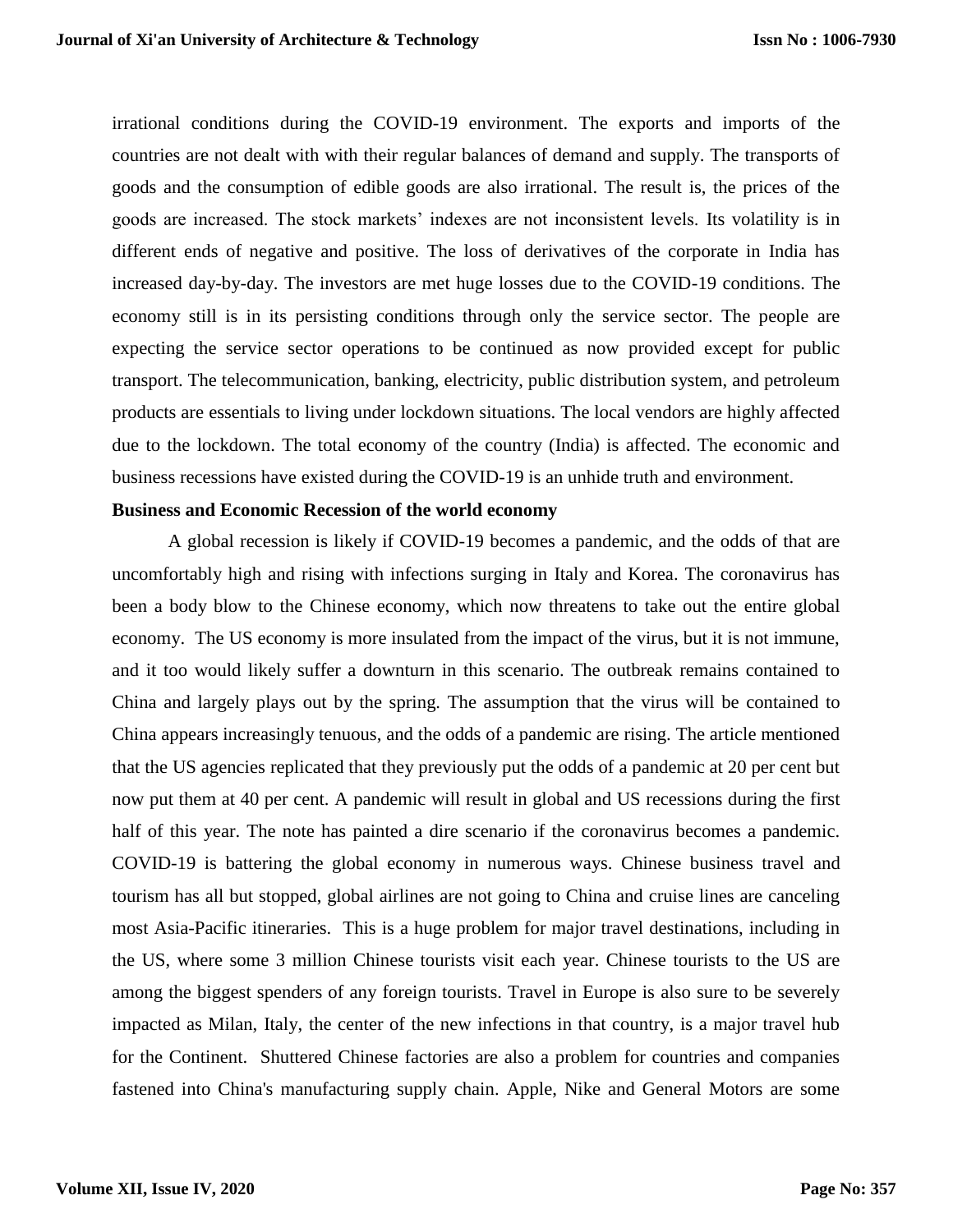prominent American examples. Under Moody's baseline scenario, which assumes the outbreak remains contained to China and largely plays out by the spring, the agency has forecast that China's economy will contract in the first quarter of this year, and growth for the year will be cut by a full percentage point to 5.4 per cent. The global economy will suffer a hit to GDP of almost a percentage point (annualized) in the first quarter, and slow by 0.4 percentage point to 2.4 per cent in 2020. The global potential growth is an estimated 2.8 per cent. The US economy will experience growth of only 1.3 per cent in the first quarter (annualized), down by 0.6 percentage point because of the virus. Growth in 2020 is now expected to be 1.7 per cent, down 0.2 percentage point. The US economy's potential growth is an estimated near 2 per cent. "A pandemic will result in global and US recessions during the first half of this year. The economy was already fragile before the outbreak and vulnerable to anything that did not stick to script. COVID-19 is way off script", the agency said. "COVID-19 came out of nowhere. It may be what economists call a black swan - a rare and inherently unforeseeable event with severe consequences. We all hope the global effort to contain the virus will ensure this black swan will not fly. But it is prudent to be prepared if it does", Moody's Analytics added.<sup>1</sup>

#### **Business and Economic Recession of the Indian Economy**

#### *Before COVID-19*

All the key economic indicators have been on a downward swing for quite some time during end of the year 2019. If this slide is not checked India may slip into recession sooner than later. Finance Minister Nirmala Sitharaman made a dramatic statement at the Rajya Sabha on November 27: If you are looking at the economy with a discerning view, you see that growth may have come down but it is not a recession yet, it will not be a recession ever. Two days later, the National Statistical Office (NSO) released the GDP estimates for the Q2 of FY20 showing a sixth straight fall in the quarterly GDP growth - from 8.1% in Q4 of FY18 to 4.5% for Q2 FY20 - as shown in the graph below. world measures of recession is in India does not have its own norms or standards for identifying and declaring recession was said by Pronab Sen, economist and statistician who supervised the finalization of the 2011-12 GDP series as chairman of the National Statistical Commission (NSC). The globally accepted definition of recession comes from the US' National Bureau of Economic Research (NBER) which expresses that "A recession is a significant decline in economic activity spread across the economy, lasting more than a few months, normally visible in real GDP, real income, employment, industrial production, and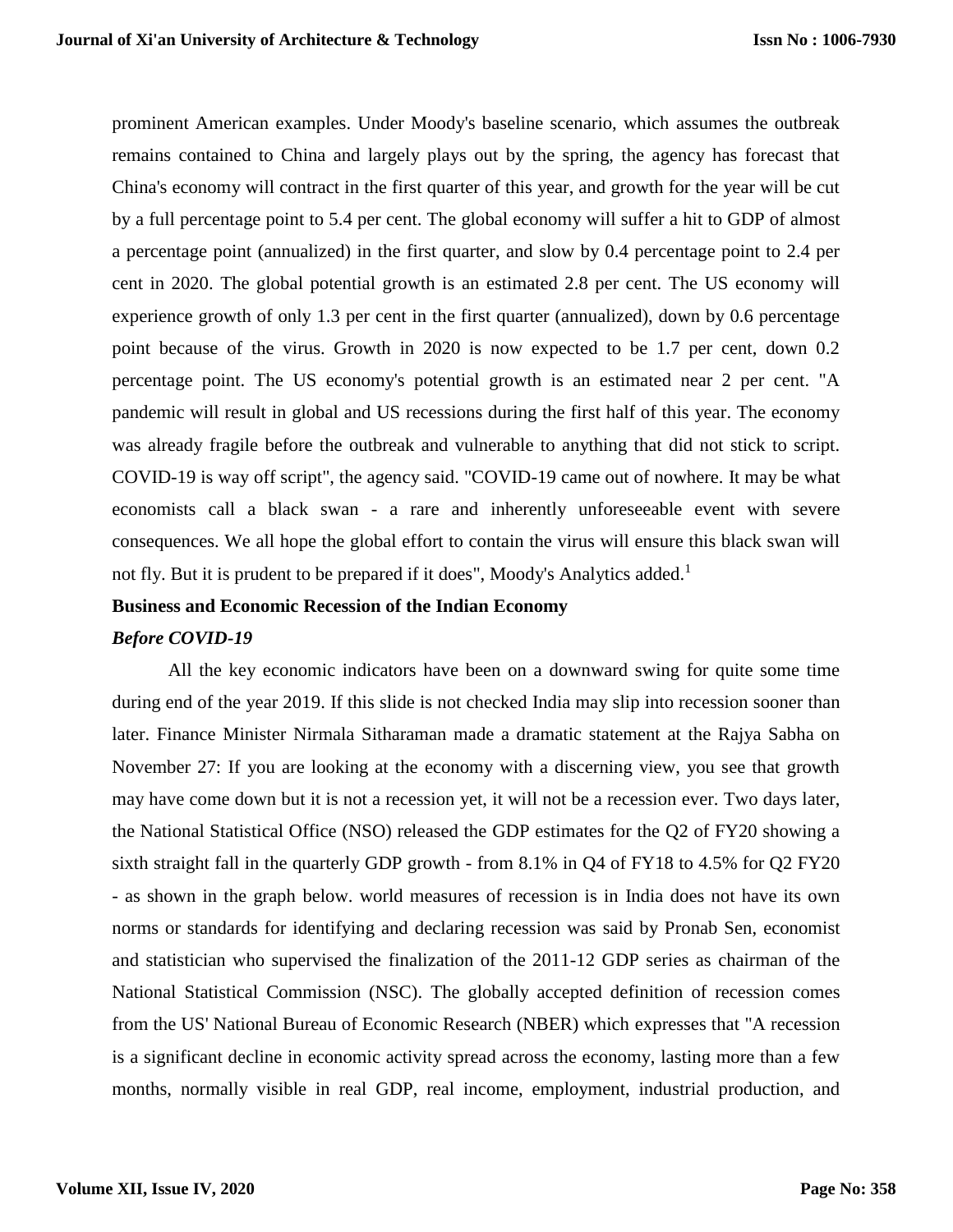wholesale-retail sales." Now, the UK and the European Union accept the following definition: The commonly accepted definition of a recession in the UK is two or more consecutive quarters (a period of three months) of contraction in national GDP.<sup>2</sup>

## *During COVID-19*

Ramkishen Rajan and Sasidaran Gopalan (2020) in their report entitled "Covid-19: Another blow to India's economy" stated that the immediate economic and market impacts of the coronavirus have been on India's financial markets as well as the rupee, which hit a new low vis-à-vis the US dollar in March due to global risk-off sentiment. It can be understood from the following figure.



Keeping in mind that the continuous down trends on USD/INR bilateral exchange rates from the beginning of 2018 to 2019. From the beginning of 2019 it has improved and fluctuated, during the end of 2019 and the beginning of 2020, due to COVID-19 these fluctuations are unable to get up from a sudden fall.

**Source: Pacific Exchange Rate Database and Bombay Stock Exchange** 

For firms laden with dollar-denominated debts, a continuous weakening of the rupee is likely to intensify their struggles to repay their obligations. Beyond the financial shocks, India has to urgently find a way to cushion the demand-side shocks induced by potential lockdowns and other ongoing containment measures.<sup>3</sup>

### **After COVID-19**

The central government is begging with the general public to collect the fund for COVID-19 rehabilitations. Hence, the BJP government will take the steps to collect the due on recovery from the businessmen who were got financial assistance from the Indian Commercial banks (1.7 lakhs of Crores). The government will increase the tax revenue from the GST and Government Stamp duty. The central government will increase the railway fare and petroleum excise duty to bear the losses during the COVID-19. The Government of India will approach the World Bank to get financial assistance for their deficient budgets of 2020-21 and 2021-22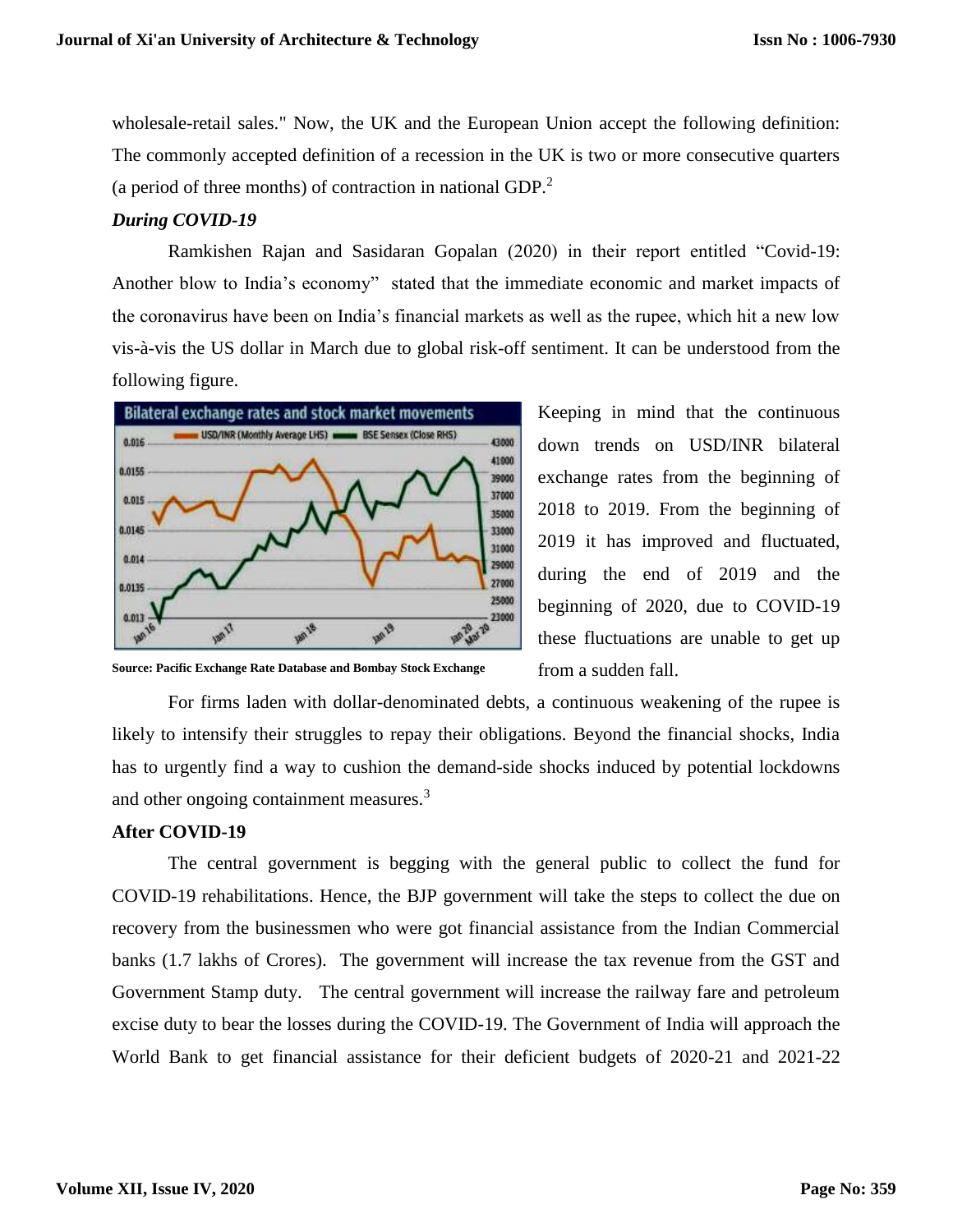financial years. The RBI will give the accumulated rests full funds of profit to the central government.

#### **Economic Recession can be rebuilt during 2021-22**

The authors have identified certain fields of services rendering by the state and central government to the general public with a simple modification of getting service benefits. First, the motorcycle stands are everywhere all over the country, it is under the maintenance of the local body that has been given under the politically influenced auctions. The government can run the Motor Cycle Stands under its administrative purview; it is stable and steady of continuous income generation source with government employees. It will create employment opportunities. Second, all temples entry fees (including Church, Mosque, Hindu and the like) and income (34: 33: 33 percentages of sharing to the temple, central and state government respectively) to be collected by the government. Devotees should not give any amount to the temple persons. All are to be done through a digital mode of payment and receipts. Third, 50 percent of toll road collections are should be accounted for into the state and central government income. The RBI should notice this identified suggestion to enhance the revenue of the government.

#### **Impact of COVID-19 on International Trade**

According to WTO (2020) report entitled "COVID-19 and world trade" stated that the COVID-19 pandemic represents an unprecedented disruption to the global economy and world trade, as production and consumption are scaled back across the globe. WTO has answered to this question "The COVID-19 crisis looks like bad news for the global economy and trade – what does the WTO think the impact will be?" The answer is: Because of the rapidly changing situation and increasing gravity of the crisis, economists are revising their forecasts almost daily. Director-General Roberto Azevêdo recently noted that the COVID-19 crisis had caused dramatic supply and demand shocks in the world economy, and that these shocks are inevitably causing major disruptions to trade. These disruptions will be apparent in the WTO's annual trade forecast which is expected to be released in a few weeks. In the meantime, the WTO's Goods and Services Trade Barometers issued on 17 February and 11 March respectively pointed to continued weakening of world trade in both sectors and the likelihood of further declines in the coming months as the full economic impact of the COVID-19 virus becomes more apparent. The second question is: "There are lots of stories about countries imposing trade restrictions and export bans on medical products in reaction to the COVID-19 virus outbreak – are WTO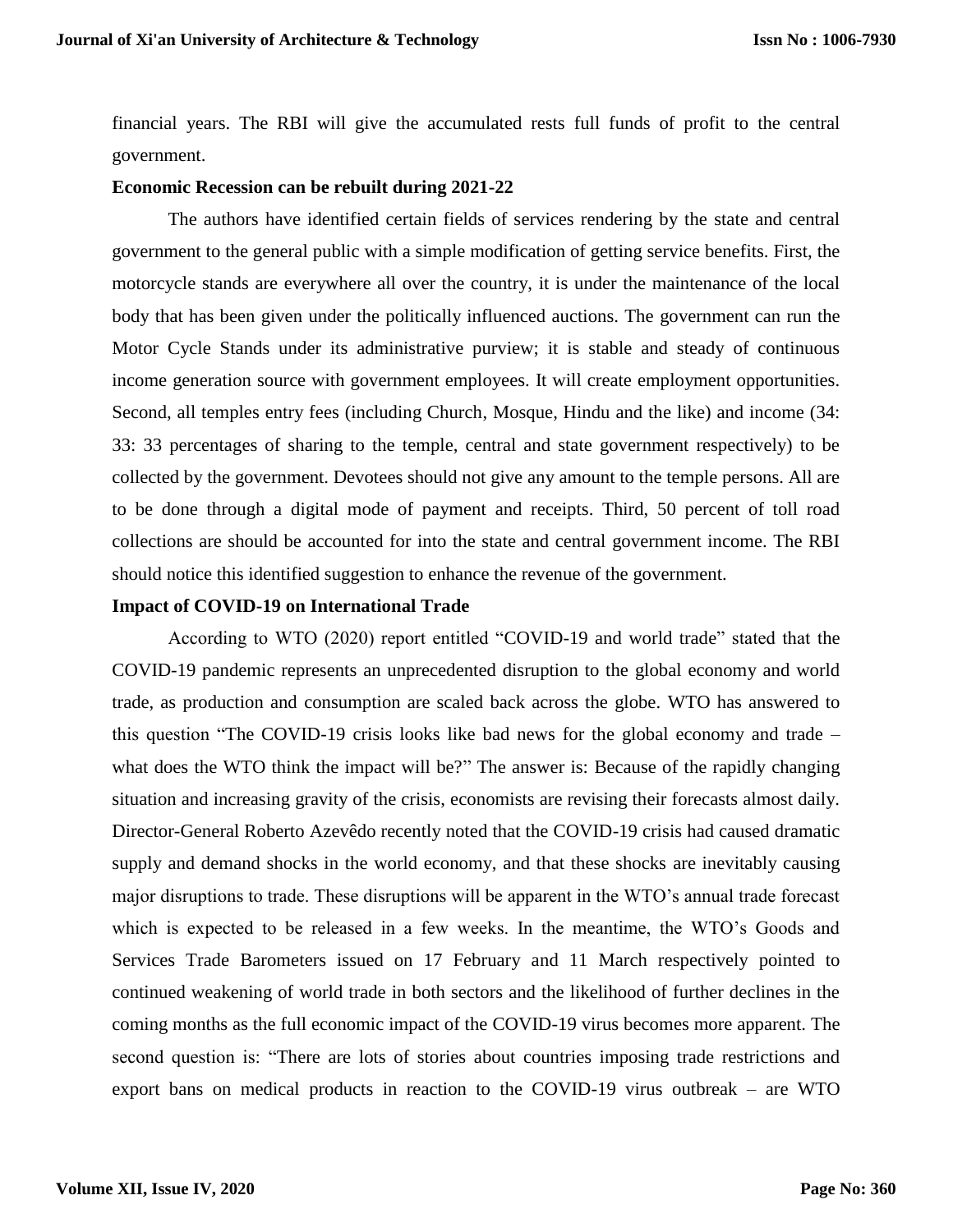members allowed to do that?" The answer is "it is important to note that trade plays an important role in ensuring the availability and affordability of vital medicines, medical products and health care services, particularly among its most vulnerable members. International trade is crucial to ensuring access to medicines and other medical products - no country is entirely self-reliant for the products and equipment it needs for its public health systems. That said, each WTO member is free to determine what is necessary to protect its citizens and take the measures it deems appropriate. In general, WTO rules provide broad space for members to adopt trade measures deemed necessary to protect public health and public welfare (including import and export bans, quantitative restrictions on imports and exports, and non-automatic import licensing). These measures should be applied in a manner that does not discriminate between WTO members and should not constitute a disguised restriction on international trade. The general exceptions are set out under two of the WTO's cornerstone agreements – the General Agreement on Tariffs and Trade (GATT) 1994 and the General Agreement on Trade in Services (GATS). The Agreement on Trade-related Aspects of Intellectual Property Rights (TRIPS) also provides members with flexibilities to ensure that life-saving drugs are available and affordable for their citizens. Among other tools, governments can use WTO-compliant compulsory licensing procedures in cases where patented drugs have been unaffordable or not widely available. In addition, two WTO agreements address measures adopted by members to protect public health or public safety – the Agreement on the Application of Sanitary and Phytosanitary Measures (SPS Agreement) and the Agreement on Technical Barriers to Trade (TBT Agreement). The SPS Agreement establishes that members have the right to restrict trade by taking SPS measures necessary for the protection of human, animal or plant life or health. These measures should only be applied to the extent necessary to achieve their objectives, be based on scientific principles and be supported by scientific evidence. In situations where relevant scientific evidence is insufficient, members may provisionally adopt SPS measures on the basis of available pertinent information. The TBT Agreement aims to ensure that technical regulations, standards and conformity assessment procedures are non-discriminatory and do not create unnecessary obstacles to trade. At the same time, it recognises WTO members' right to implement measures to achieve legitimate policy objectives, such as the protection of human health and safety. Both the SPS and TBT agreements require WTO members to notify others of any new or changed requirements which affect trade, and to respond to requests for information on new or existing measures.<sup>4</sup>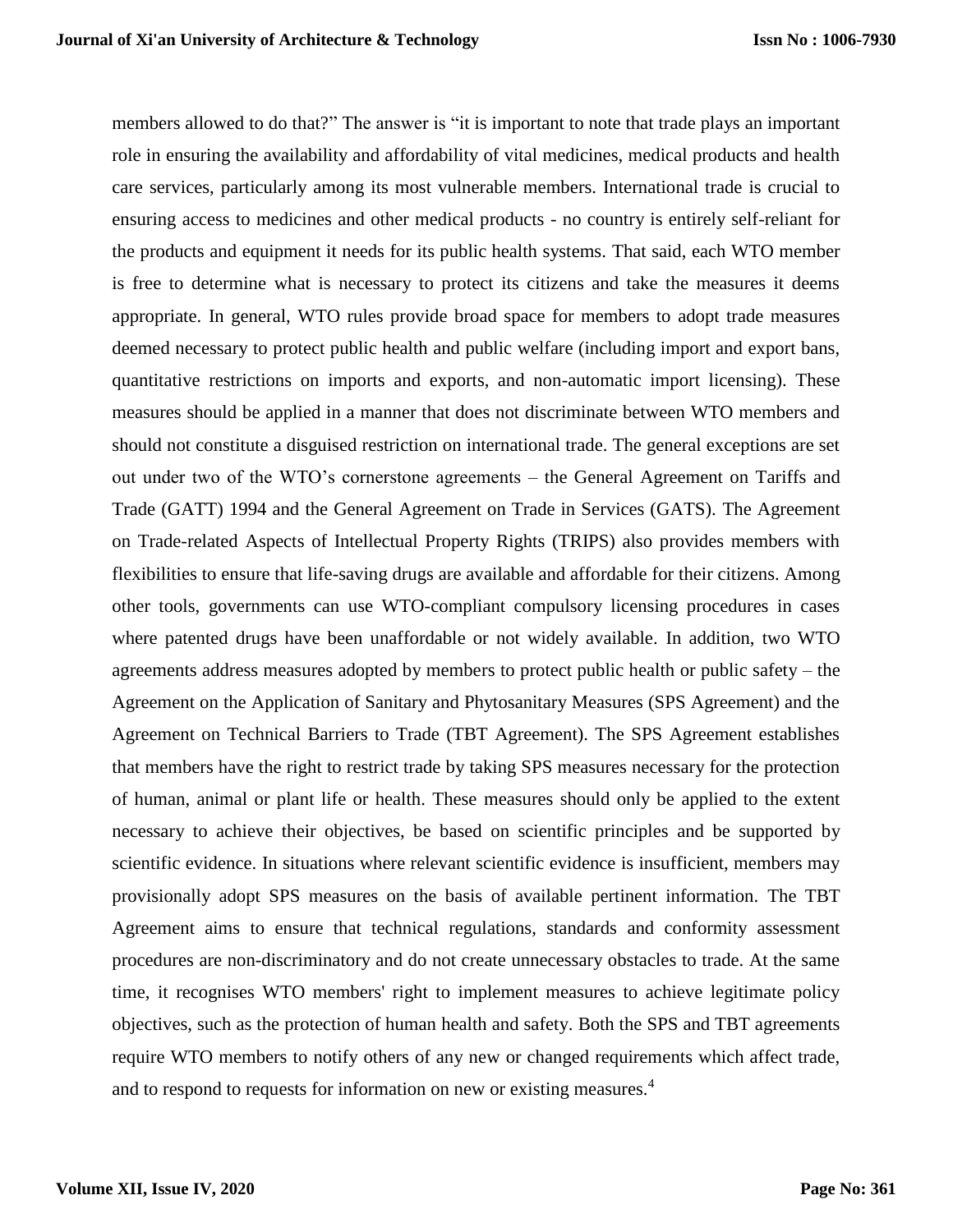#### **Inconsistency of Gold Market during COVID-19**

The present conditions of the gold market are in stringent positions due to the international investors' portfolios are diversified into the gold market under inconsistent of its price fluctuations and the stock markets' falls. The major player of the stock and gold market is china and India respectively. They are affected in COVID -19, hence the market conditions during the period are reached down-trend because of lock-down. The following chart is portraying the gold market environment.



Source: https://www.goodreturns.in/goldrates/#Historical+Price+of+Gold+Rate

 In an overall gold market conditions are favour of the investors when comparing the previous year's growth of the price has been improved. The problems of the market are to the small investor and those who are proposed to purchase the gold for their needs of gifting, cultural and social.

From December 2019 to March 2020, the gold market shows its positive growth with negligible fluctuations, but after the vigorous of COVID-19 the gold market downs suddenly. The effect of COVID-19 impact and the market down has highly coincided. Hence, investors and gold ornament sellers should avoid further investments in gold. The general public should avoid investing in gold during this situation because of unknown predictions about the Novel Corona Virus effects in the rest of the months in 2020. Now, China assumes that the problems are rectified utmost of good faith, despite, few problems are persisted still certain problems are not fully rectified. Again and again, the people are affected through the virus and investments, their hard-earned money has been lost; the Indian government should consider the market as well as Corona virus impacts. Therefore, the departmental actions are required to study the impacts and effects of COVID-19 and the hazards values.

#### **Stock market during COVID-19**

Narendra Nathan (March 16, 2020)<sup>5</sup> wrote an article entitled "Stock market hit by coronavirus: Reasons for turmoil, what equity investors should do now" expressed that the Indian market is out of the overvaluation zone should provide comfort to long-term investors. The broader market valuation has gone below its 10-year average while the 10-year real return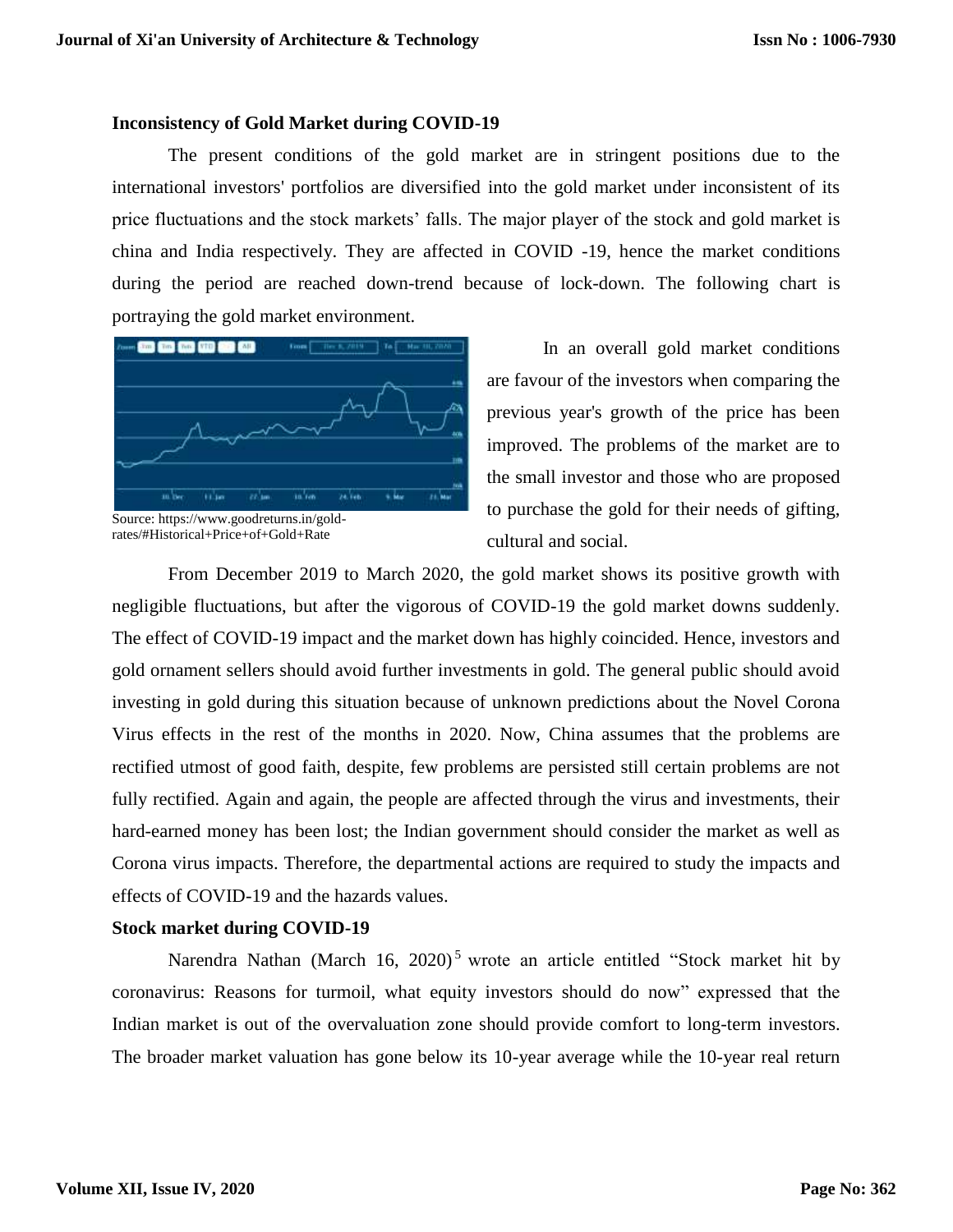from the Sensex is in the negative. In other words, this turmoil is an opportunity for long-term investors.



Source: https://www.bseindia.com/markets/keystatics/Keystat\_index.aspx

 During the March, 2020, the Sensex PE (priceto-earnings) is below its 10-year average; with the market back in the fair valuation zone, long-term investors can get in slowly. This situation is prevailing at present 19.78. It losses 1.04 per cent of its ratios. The expectations of the analysts are the ratio loss may increase in future. Hence, the investors to be keenly watch the market and invest at very safe of COVID-19 situations.

#### **Industrial progress during COVID-19**

Subash S (March 21, 2020) wrote an article entitled "Covid-19, an opportunity for Indian industry" and stated that "now for many companies, the shift from China began prior to the Covid-19 outbreak, thanks to the rising input costs and the US-China trade war. The virus just added fuel to the fire, and with the disruption caused by it likely to persist until mid-April, the manufacturing companies are staring at an imminent crisis. This has had a catalytic impact on companies looking to relocate their production hubs. The movement of companies away from China to other less-developed countries would trigger a new wave of industrialization. Consequently, the expansion of the manufacturing hub linked with global supply chains would increase not only productivity but also create large-scale employment. He concluded that every industry is different. Hence it is vital to understand the diverse need of these businesses and focus on specific sectors (such as pharma and automotive), which could yield greater and faster gains. These steps are eminently feasible, with first steps like the adoption of national logistics policy already in progress. India cannot dethrone China before the world recovers from Covid-19. It, however, can establish itself in the manufacturing space." <sup>6</sup> Therefore, the pharmaceutical industries will have a better position during and after the COVID-19 in all over the world.

# **Service sector of the economy and its impact on business recession during the COVID-19**

According to Rakesh Kochhar and Amanda Barroso (March 27, 2020) have stated that "COVID-19 and the coronavirus that causes it are proving to be not only a public health crisis but also an economic one. With calls for social distancing, service sector jobs that depend on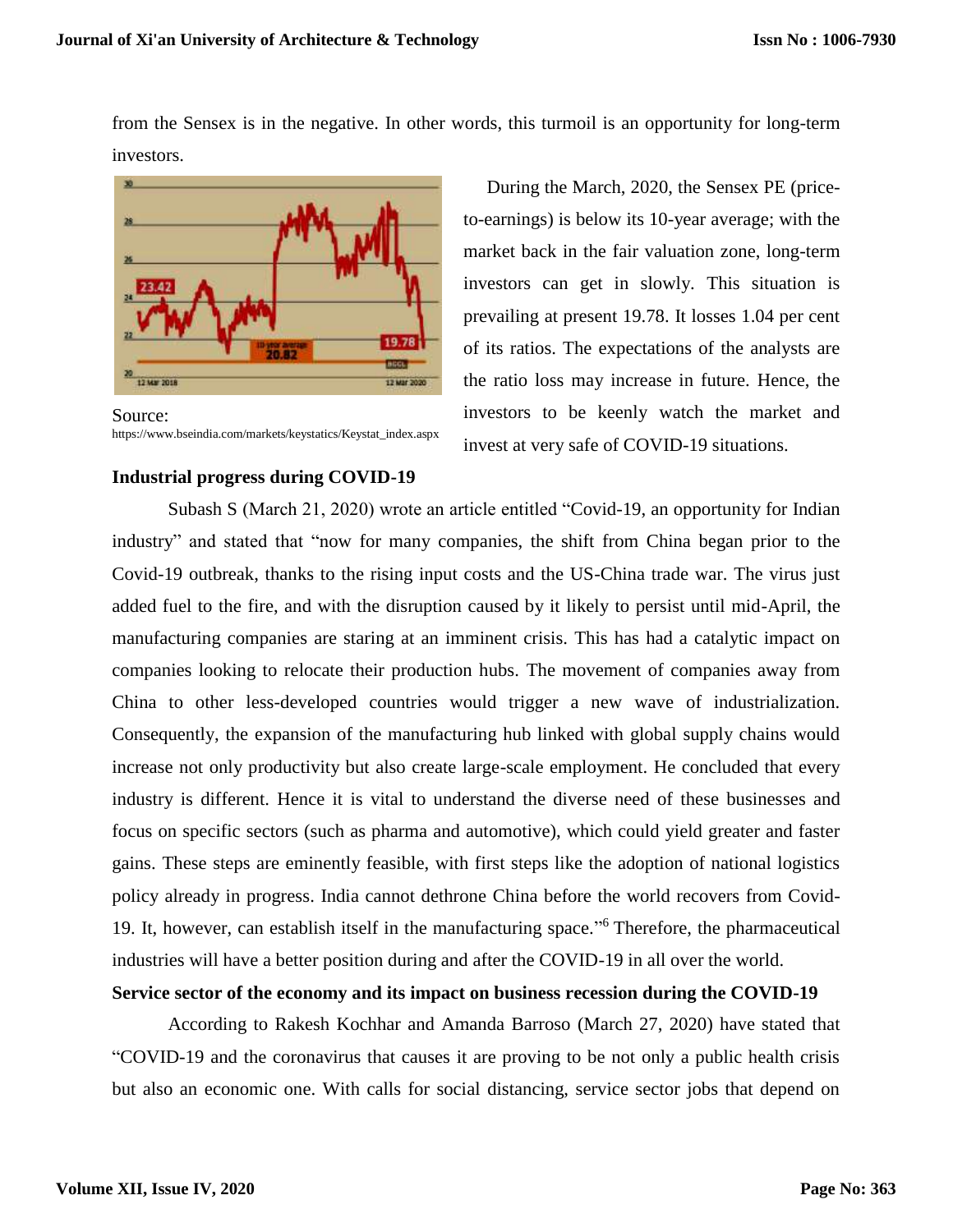customer-provider interactions or involve the congregation of large numbers of people are likely to take a huge hit. Workers in industries such as restaurants, hotels, child care services, retail trade and transportation services are at a higher risk of losing their jobs."<sup>7</sup> Shikha Goyal (March 25, 2020) has expressed that "up to a large extent, it will impact the Indian industry. In imports, the dependence of India on China is huge. Of the top 20 products (at the two-digit of HS Code) that India imports from the world, China accounts for a significant share in most of them. India's total electronic imports account for 45% of China. Around one-third of machinery, almost twofifths of organic chemicals that India purchases from the world come from China? For automotive parts and fertilisers China's share in India's import is more than 25%. Around 65 to 70% of active pharmaceutical ingredients and around 90% of certain mobile phones come from China to India." <sup>8</sup> Therefore, the Indian economy is lifting from the revenue of the service sector. The Indian government should save the sector to take certain strong measures to survival of economy during the COVID-19. The software and IT employees should give their supports to the organization as well as to the national economic stability during the COVID-19.

## **Agricultural produces and the role of social quarantine**

The agricultural sector of the Indian economy is highly affected through the transport and lesser consumption conditions of the general public invariantly in villages semi-urban and urban, and cities. The demand and supply of the consumption and distributions are not at the equilibrium level. Hence, agriculture produces will affect due to COVID-19. According to ABP review (2020) on the impact of COVID-19 on demand and supply sides are mentioned as per the FICCI survey, tourism, hospitality, and aviation are among the worst affected sectors that are facing the maximum brunt of the present Coronavirus pandemic. Closing of cinema theaters and declining footfall in shopping complexes have affected the retail sector by impacting the consumption of both essential and discretionary items. Consumption is also getting impacted due to job losses and decline in income levels of people, particularly the daily wage earners due to slowing activity in several sectors including retail, construction, entertainment, and others, the survey stated. With widespread fear and panic rapidly increasing among people across the country, the overall confidence level of consumers has dropped significantly, leading to the postponement of their purchasing decisions. Even the travel restrictions imposed by the Central government to prevent the spread of COVID-19 in India have severely impacted the transport sector. The impact of COVID-19 on the supply side is that large scale shutdown of factories and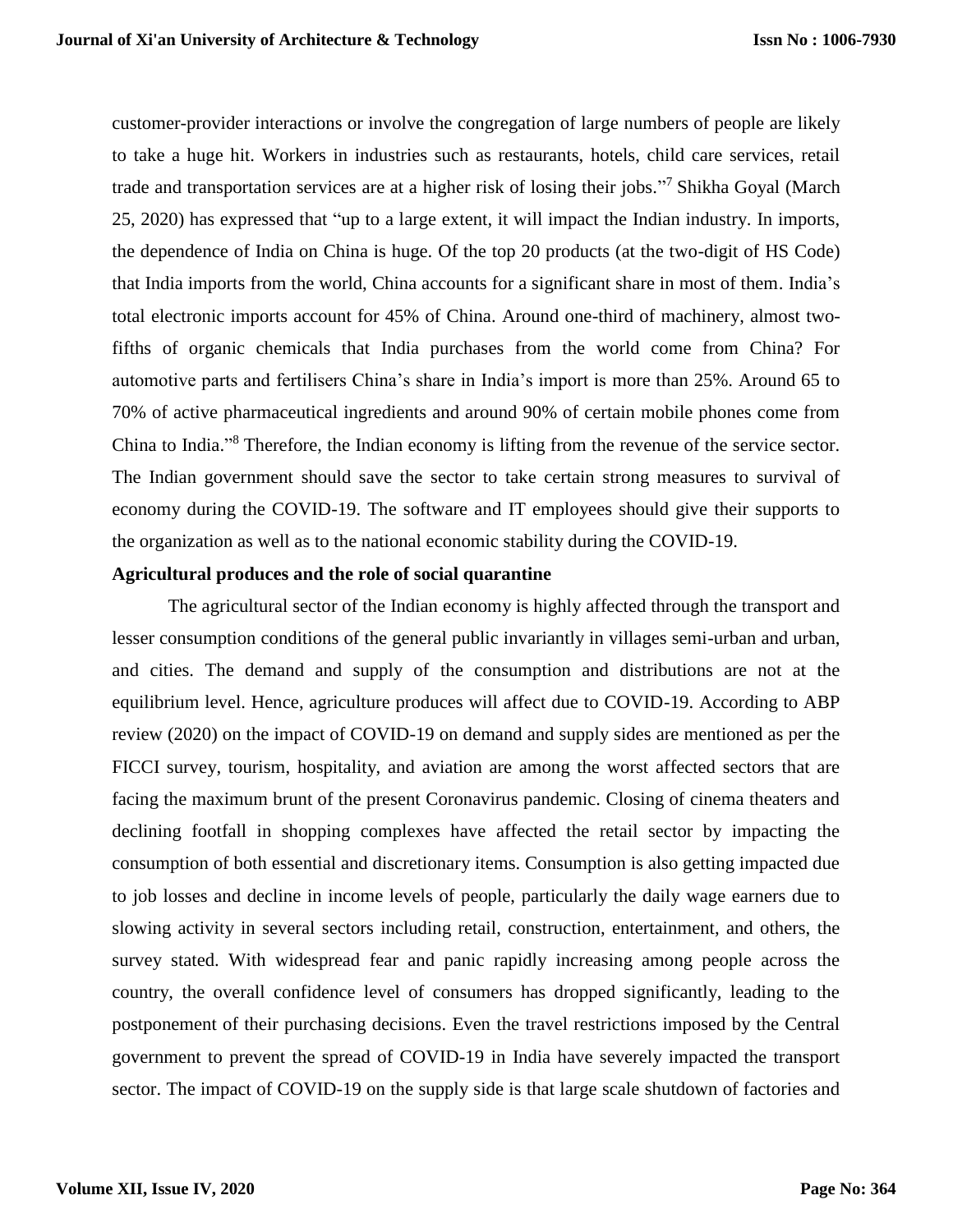the resulting delay in supply of goods from China have affected many Indian manufacturing sectors. According to the FICCI report, sectors like automobiles, pharmaceuticals, electronics, chemical products, etc. are facing an imminent raw material and component shortage. Besides having a negative impact on imports of important raw materials, the slowdown in manufacturing activity in China and other markets of Asia, Europe, and the US is impacting India's exports to these countries as well, the report added.

#### **Discussions and Suggestions**

From the above discussions of the researchers and reviewers the authors of the present paper suggested that the government can run the Motor Cycle Stands under its administrative purview; it is stable and steady of continuous income generation source with government employees. It will create employment opportunities. Second, all temples entry fees (including Church, Mosque, Hindu and the like) and income (34: 33: 33 percentages of sharing to the temple, central and state government respectively) to be collected by the government. Devotees should not give any amount to the temple persons. All are to be done through a digital mode of payment and receipts. Third, 50 percent of toll road collections are should be accounted for into the state and central government income. The RBI should notice this identified suggestion to enhance the revenue of the government. Investors and gold ornament sellers should avoid further investments in gold. The general public should avoid investing in gold during this situation because of unknown predictions about the Novel Corona Virus effects in the rest of the months in 2020. Again and again, the people are affected through the virus and investments, their hardearned money has been lost; the Indian government should consider the market as well as Corona virus impacts. Therefore, the departmental actions are required to study the impacts and effects of COVID-19 and the hazards values. The Indian economy is lifting from the revenue of the service sector. The Indian government should save the sector to take certain strong measures to survival of economy during the COVID-19. The software and IT employees should give their supports to the organization as well as to the national economic stability during the COVID-19.

# **Conclusion**

The authors have concluded that the Indian economy is affected by the tragedy of COVID-19. India and most of the countries in the world are in economic recessions. Indian economy is a mixed type of capitalist and socialist economies. Now, it is on a safer side of economic position. The possibility of a downtrend is highly possible due to the world economic